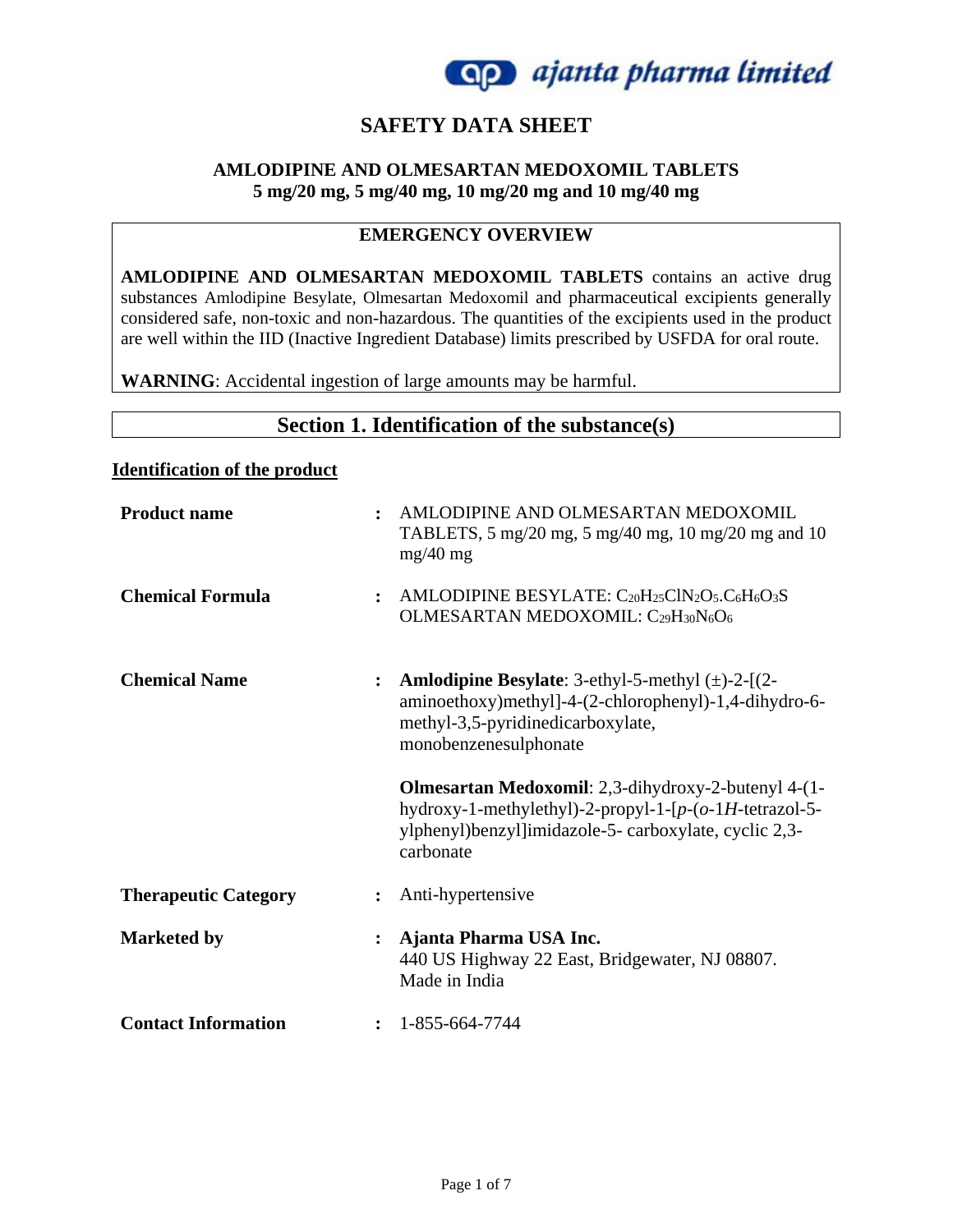

| <b>Potential Health Effects</b><br>$\ddot{\cdot}$ | <b>Inhalation:</b> Not expected to be hazardous in final<br>pharmaceutical form.                                                                                                                                       |
|---------------------------------------------------|------------------------------------------------------------------------------------------------------------------------------------------------------------------------------------------------------------------------|
|                                                   | Eye Contact: Not expected to be hazardous in final<br>pharmaceutical form.                                                                                                                                             |
|                                                   | <b>Skin Contact:</b> Not expected to be hazardous in final<br>pharmaceutical form.                                                                                                                                     |
|                                                   | <b>Indigestion:</b> Health injuries are not known or expected<br>under normal use. Exposures above clinical dosage could<br>result in adverse effects. Minor occupational exposures<br>are not expected to be harmful. |
| <b>Effects of Overexposure</b>                    | The potential for exposure is reduced in finished<br>pharmaceutical dosage form.                                                                                                                                       |

**Section 2. Hazard (s) Identification**

### **Section 3. Composition / information on ingredients**

| <b>Active ingredient</b>   | <b>Exposure Limit</b> | CAS No.     |
|----------------------------|-----------------------|-------------|
| <b>Amlodipine Besylate</b> | Not found             | 111470-99-6 |
| Olmesartan Medoxomil       | Not Found             | 144689-63-4 |

**Inactive ingredients**: microcrystalline cellulose, pregelatinized starch, colloidal silicon dioxide, croscarmellose sodium, and magnesium stearate.

The color coatings contain polyvinyl alcohol, macrogol/polyethylene glycol, titanium dioxide, talc, iron oxide yellow (5/40 mg, 10/20 mg, 10/40 mg tablets), iron oxide red (10/20 mg and 10/40 mg tablets), and iron oxide black (10/20 mg, 10/40 mg tablets).

#### **Section 4. First-aid measures**

**General :** Eye Contact: Flush with water while holding eyelids open for at least 15 minutes. Seek medical attention immediately. Never give anything by mouth to an unconscious person.

> **Skin Contact:** Remove contaminated clothing. Flush area with large amounts of water. Use soap. Seek medical attention.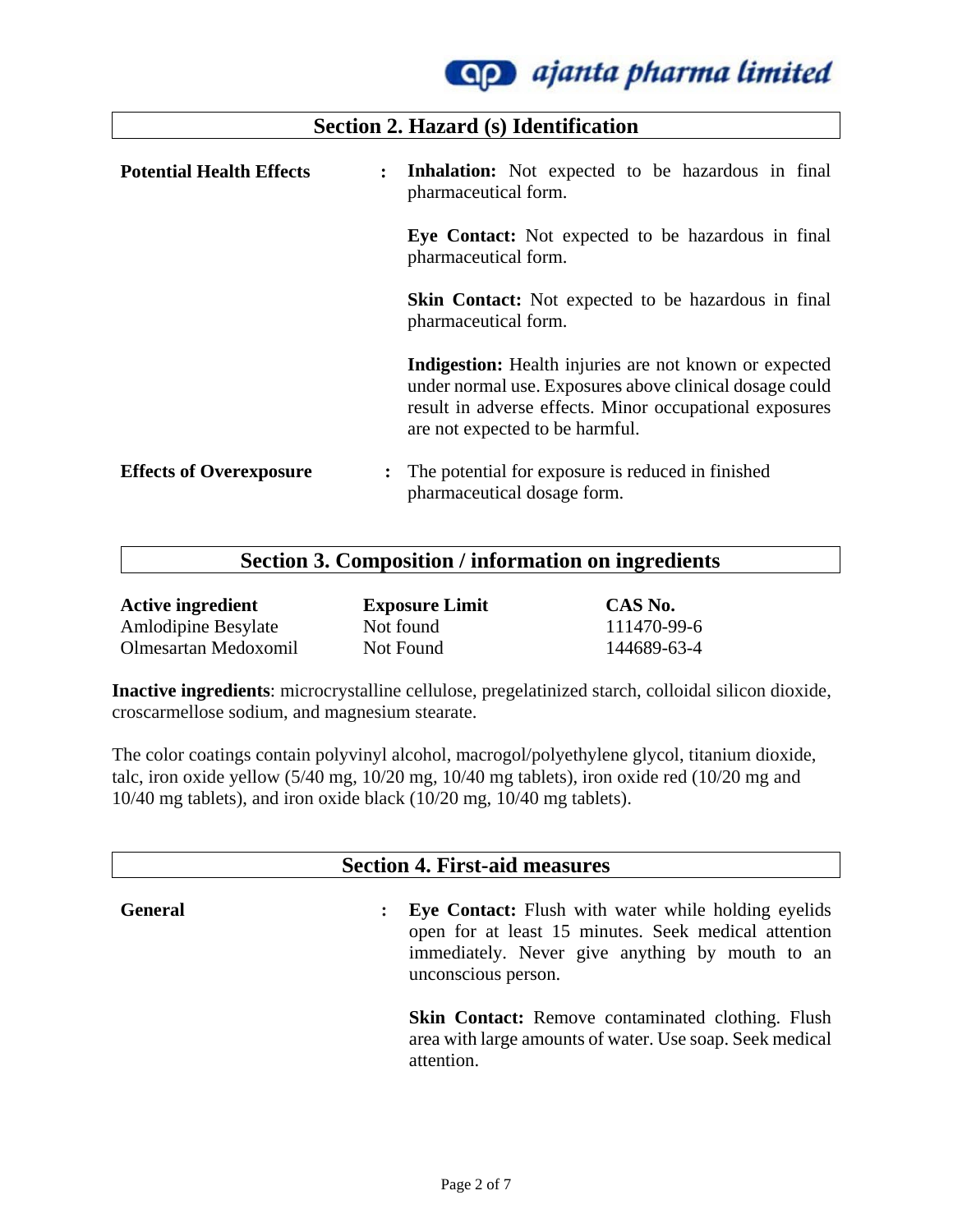

**Ingestion:** Wash out mouth with water. Do not induce vomiting unless directed by medical personnel. Seek medical attention immediately. **Inhalation:** Remove to fresh air and keep patient at rest. Seek medical attention immediately. **Overdose Treatment : Consult with a Certified Poison Control Center (1-800-**222-1222) for up-to-date guidance and advice

| <b>Section 5. Fire-fighting measures</b>          |                      |                                                                                                                                                 |
|---------------------------------------------------|----------------------|-------------------------------------------------------------------------------------------------------------------------------------------------|
| <b>Flash Point</b>                                | :                    | Not Reported                                                                                                                                    |
| <b>Extinguishing Media</b>                        | $\ddot{\cdot}$       | Water Spray, dry chemical, carbon dioxide or foam as<br>appropriate for surrounding fire and material.                                          |
| <b>Fire and Explosion Hazard</b>                  | $\ddot{\phantom{a}}$ | This material is assumed to be combustible. Keep it<br>away from the open fires.                                                                |
| <b>Fire Fighting Procedures</b>                   | $\ddot{\cdot}$       | As with all fires, evacuate personnel to a safe area. Fire<br>fighter should use self-contained breathing equipment<br>and protective clothing. |
| <b>Hazardous Combustion by</b><br><b>Products</b> | $\ddot{\cdot}$       | Carbon dioxide, carbon monoxide, oxides of nitrogen,<br>oxides of sulfur, oxides of sodium, hydrogen chloride                                   |

| <b>Section 6. Accidental release measures</b>              |                                                                                                                                                                                       |  |
|------------------------------------------------------------|---------------------------------------------------------------------------------------------------------------------------------------------------------------------------------------|--|
| <b>Personal Precautions</b>                                | : Personnel involved in clean-up should wear appropriate<br>personal protective equipment (see Section 8). Minimize<br>exposure.                                                      |  |
| <b>Environmental Protections</b>                           | Place waste in an appropriately labeled, sealed container<br>$\ddot{\cdot}$<br>disposal. Care should be taken to<br>avoid<br>for<br>environmental release.                            |  |
| <b>Clean-up Methods</b>                                    | Wipe up with a damp cloth and place in container for<br>$\ddot{\cdot}$<br>disposal. Avoid generating airborne dust. Clean spill area<br>thoroughly. Prevent discharge to drains.      |  |
| <b>Additional Consideration for</b><br><b>Large Spills</b> | Non-essential personnel should be evacuated from<br>affected area. Report emergency situations immediately.<br>Clean up operations should only be undertaken by<br>trained personnel. |  |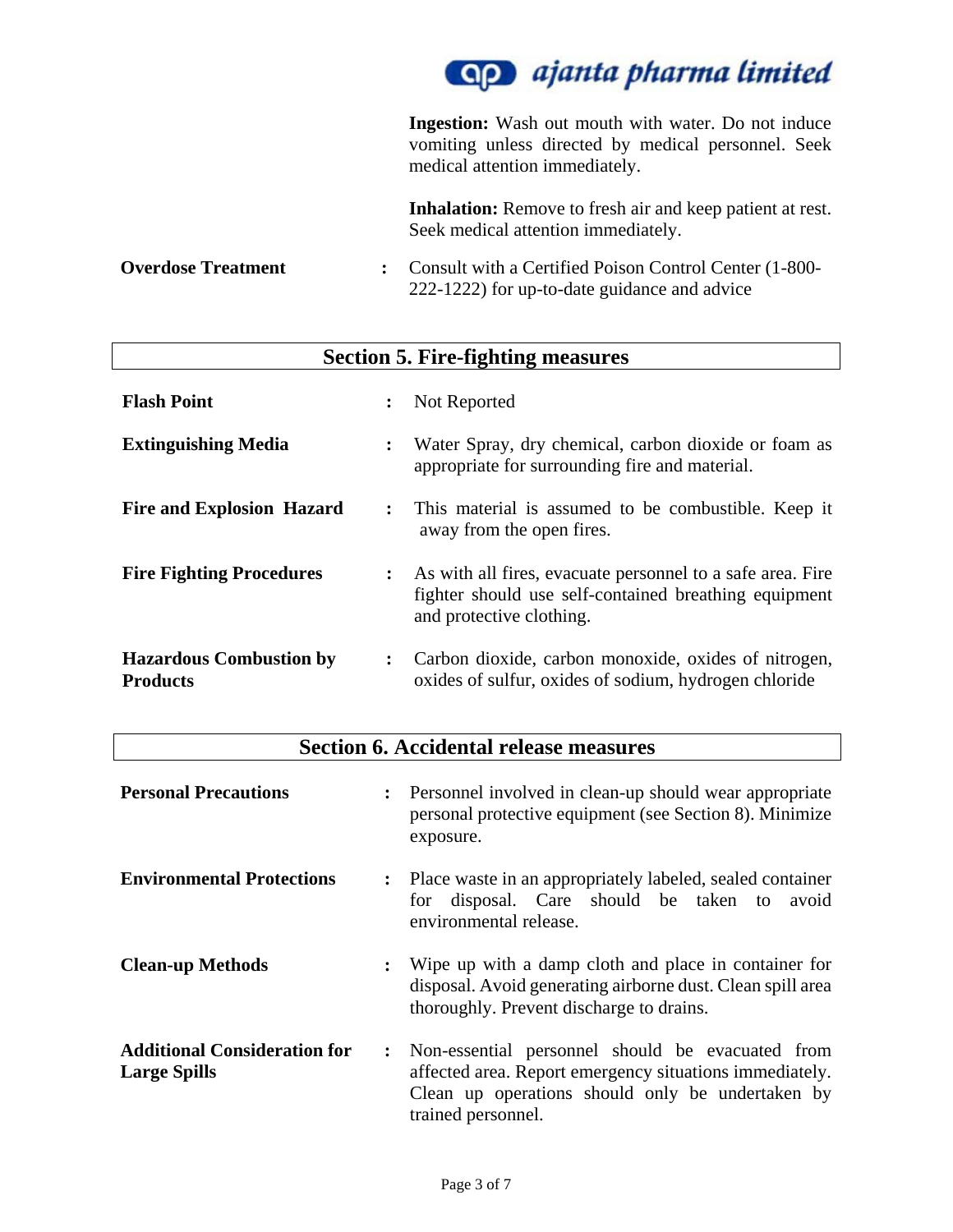

## **Section 7. Handling and storage**

| <b>General Handling</b> |                      | : Minimize dust generation and accumulation. If tablets<br>are crushed and/or broken, avoid breathing dust and<br>avoid contact to eyes, skin and clothing. When handling,<br>use appropriate personal protective equipment. |
|-------------------------|----------------------|------------------------------------------------------------------------------------------------------------------------------------------------------------------------------------------------------------------------------|
| <b>Storage</b>          | $\ddot{\phantom{a}}$ | Amlodipine Besylate and Olmesartan Medoxomil<br>Tablets should be stored at $25^{\circ}$ C (77°F); excursions<br>permitted to 15° to 30°C (59°F to 86°F) [see USP                                                            |

## **Section 8. Exposure controls / personal protection**

Controlled Room Temperature].

| <b>Respiratory Protection</b> | $\ddot{\cdot}$ | Protection from inhalation is not normally necessary. If<br>ventilation is inadequate or dust is likely to generate, use<br>of suitable dust mask would be appropriate.      |
|-------------------------------|----------------|------------------------------------------------------------------------------------------------------------------------------------------------------------------------------|
| <b>Skin Protection</b>        | $\ddot{\cdot}$ | Skin protection is not normally necessary, however it is<br>good practice to avoid direct contact with chemical to<br>use suitable gloves when handling.                     |
| Eye protection                | $\ddot{\cdot}$ | Eye protection is not normally necessary. If concerned<br>wear protective goggles or glasses. Wash hands prior to<br>touching eye and in particular handling contact lenses. |
| <b>Protective Clothing</b>    | $\ddot{\cdot}$ | Protective clothing is not normally necessary, however<br>it is good practice to use apron.                                                                                  |

## **Section 9. Physical and chemical properties**

| Appearance | $\ddot{\cdot}$ | 5 mg/20 mg: White-colored, round, biconvex, beveled<br>edged, film-coated tablets debossed with "C1" on one<br>side and plain on the other side. |
|------------|----------------|--------------------------------------------------------------------------------------------------------------------------------------------------|
|            |                | <b>5 mg/40 mg</b> : Yellow-colored, round, biconvex, beveled                                                                                     |
|            |                | edged, film-coated tablets debossed with "C2" on one                                                                                             |
|            |                | side and plain on the other side.                                                                                                                |
|            |                | 10 mg/20 mg: Beige-colored, round, biconvex, beveled                                                                                             |
|            |                | edged, film-coated tablets debossed with "C3" on one                                                                                             |
|            |                | side and plain on the other side.                                                                                                                |
|            |                | 10 mg/40 mg: Brown-colored, round, biconvex, beveled                                                                                             |
|            |                | edged, film-coated tablets debossed with "C4" on one                                                                                             |
|            |                | side and plain on the other side.                                                                                                                |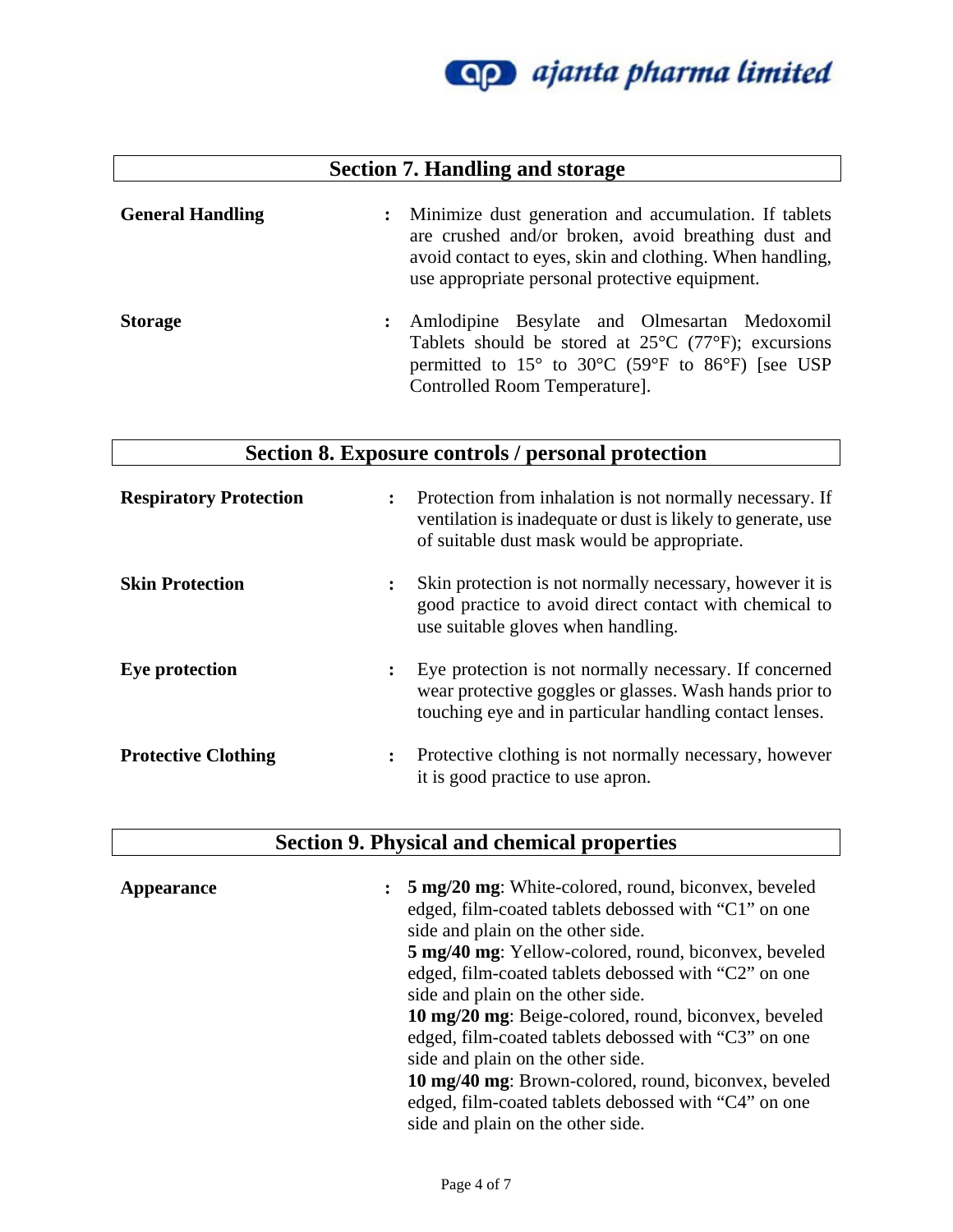

| <b>Presentations and NDC</b><br>codes | <b>Strength</b> |                              |                               |                               |
|---------------------------------------|-----------------|------------------------------|-------------------------------|-------------------------------|
|                                       | $5mg/20$ mg     | $5 \text{ mg}/40 \text{ mg}$ | $10 \text{ mg}/20 \text{ mg}$ | $10 \text{ mg}/40 \text{ mg}$ |
| Bottles of 30's pack                  | 27241-083-03    | 27241-084-03                 | 27241-085-03                  | 27241-086-03                  |
| Bottles of 90's pack                  | 27241-083-09    | 27241-084-09                 | 27241-085-09                  | 27241-086-09                  |

| Solubility in water        | $\cdot$ .            | No Data Available |
|----------------------------|----------------------|-------------------|
| Odor                       | $\ddot{\cdot}$       | <b>Odorless</b>   |
| <b>Boiling point</b>       | $\ddot{\cdot}$       | No Data Available |
| <b>Melting Point</b>       | $\ddot{\cdot}$       | No Data Available |
| <b>Evaporation rate</b>    | $\ddot{\cdot}$       | No Data Available |
| <b>Specific gravity</b>    | $\ddot{\cdot}$       | No Data Available |
| <b>Vapor density</b>       | $\ddot{\phantom{a}}$ | No Data Available |
| <b>Reactivity in water</b> | $\ddot{\cdot}$       | No Data Available |
| <b>Evaporation rate</b>    | $\bullet$            | No Data Available |
| <b>Percentage Volatile</b> | $\ddot{\cdot}$       | No Data Available |
| by volume                  |                      |                   |
| Vapor pressure             | $\ddot{\cdot}$       | No Data Available |
| <b>Other information</b>   | ٠                    | No data Available |

# **Section 10. Stability and reactivity**

| <b>Condition to avoid</b>     | : Avoid exposure to extreme heat, light and moisture.                                                                           |
|-------------------------------|---------------------------------------------------------------------------------------------------------------------------------|
| <b>Stable</b>                 | Stable under normal ambient and anticipated storage<br>$\ddot{\cdot}$<br>and handling conditions.                               |
| <b>Decomposition Products</b> | : No data available                                                                                                             |
| <b>Hazardous Reaction</b>     | : No data available. In finished dosage form there is least<br>possibility that product will undergo any hazardous<br>reaction. |
| <b>Incompatibilities</b>      | No data available.                                                                                                              |

# **Section 11. Toxicological information**

| <b>General</b> | : Handling of formulated product is not expected to       |
|----------------|-----------------------------------------------------------|
|                | cause any toxicological affects. The data pertains to the |
|                | ingredient in formulations, rather than this specie       |
|                | formulation.                                              |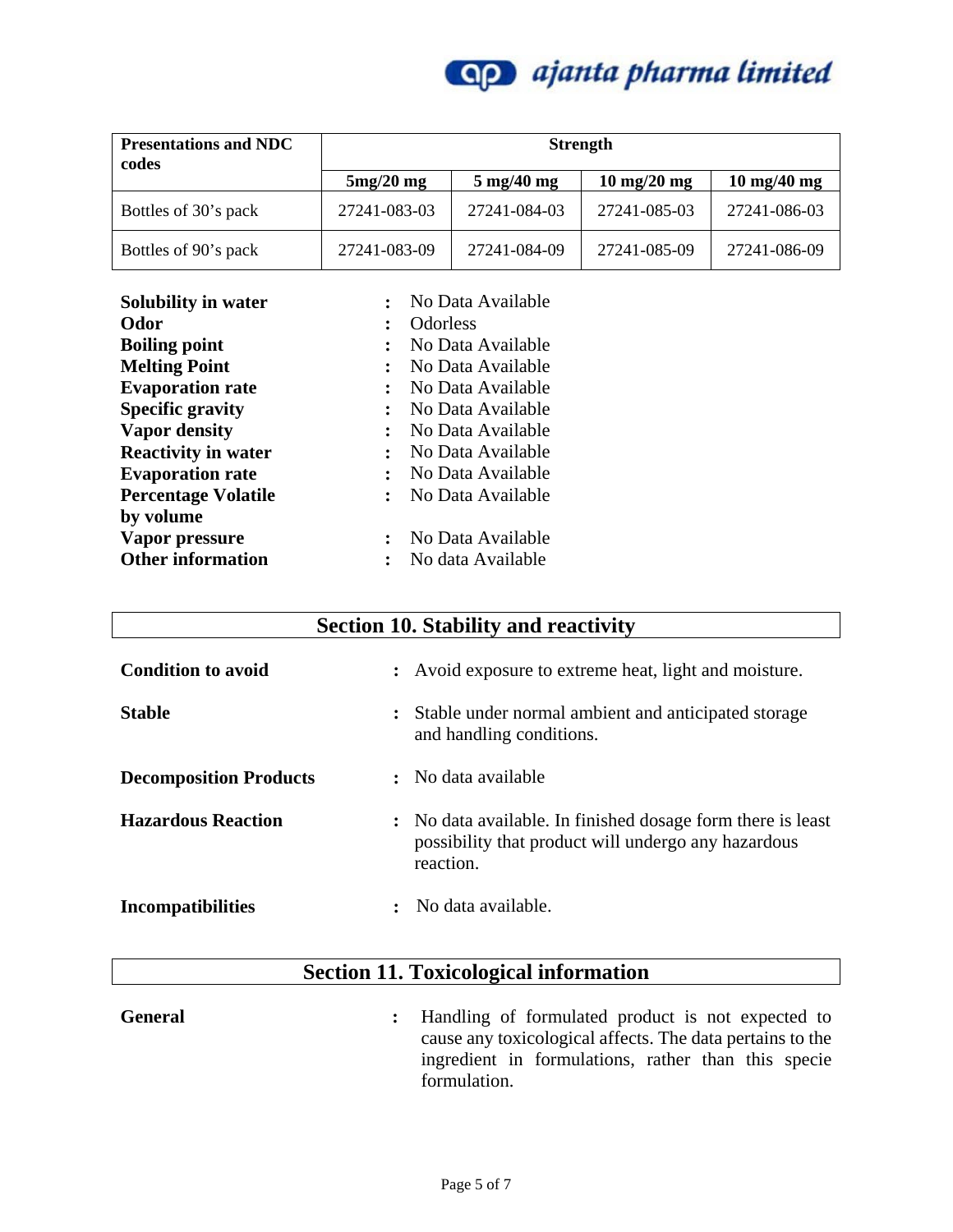

| <b>Target organ</b>   | Eye contact, Skin contact and inhalation is not great<br>risk as this product is orally administered tablet<br>formulation. |
|-----------------------|-----------------------------------------------------------------------------------------------------------------------------|
| <b>Acute Toxicity</b> | <b>Amlodipine Besylate</b><br>Mouse (oral): $LD50$ 37 mg/kg                                                                 |
|                       | Olmesartan Medoxomil<br>Rat (oral): $LD50 > 2000$ mg/kg<br>Mouse (oral): $LD50 > 2000$ mg/kg                                |

### **Section 12. Ecological information**

No data available on Ecotoxicity of API. In the finished product form there is no potential for air borne contamination since the product is in compressed tablet form.

### **Section 13. Disposal Consideration**

**Waste Disposal Considerations:** Dispose of material according to federal, state and local disposal regulations or company operating procedures. Disposal by incineration is recommended.

**At home:** Discard away from children's reach.

### **Section 14. Transport information**

This product is authorized as exempt, therefore is not subject to regulations for the safe transport of hazardous chemicals. **DOT:** Not Regulated **IATA:** Not Regulated **IMDG**: Not Regulated

### **Section 15. Regulatory information**

**DEA:** Amlodipine Besylate and Olmesartan Medoxomil is not a controlled substance.

**FDA:** Amlodipine Besylate and Olmesartan Medoxomil is an approved prescription medication.